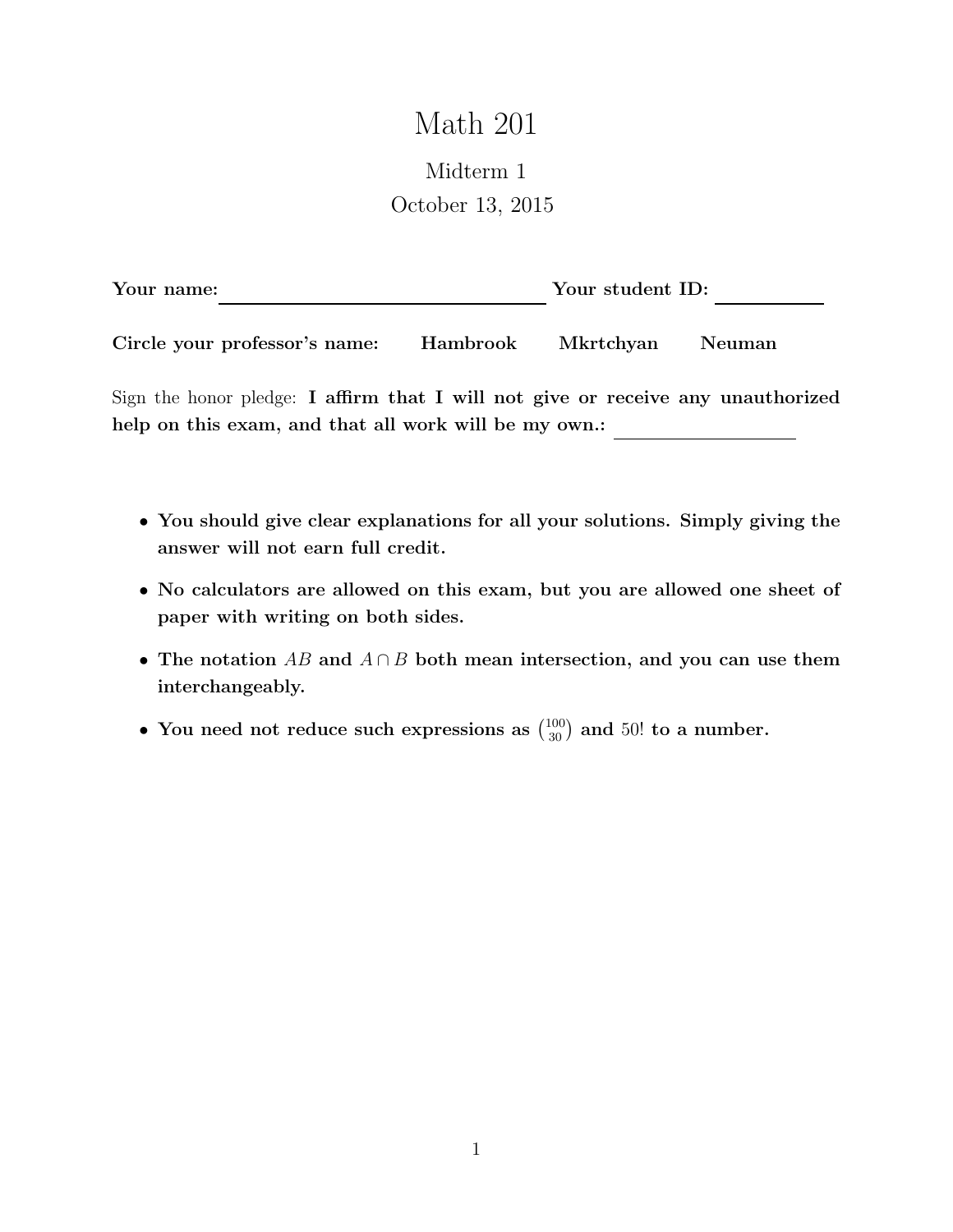## 1. (12 points)

A bookshelf contains 4 math books, 6 music books and 7 history books. The books are arranged in a random order and all arrangements are equally likely.

(a)(4 points) What is the total number of possible arrangements?

(b)(8 points) What is the probability that all books in each category are next to each other? Explain your answer.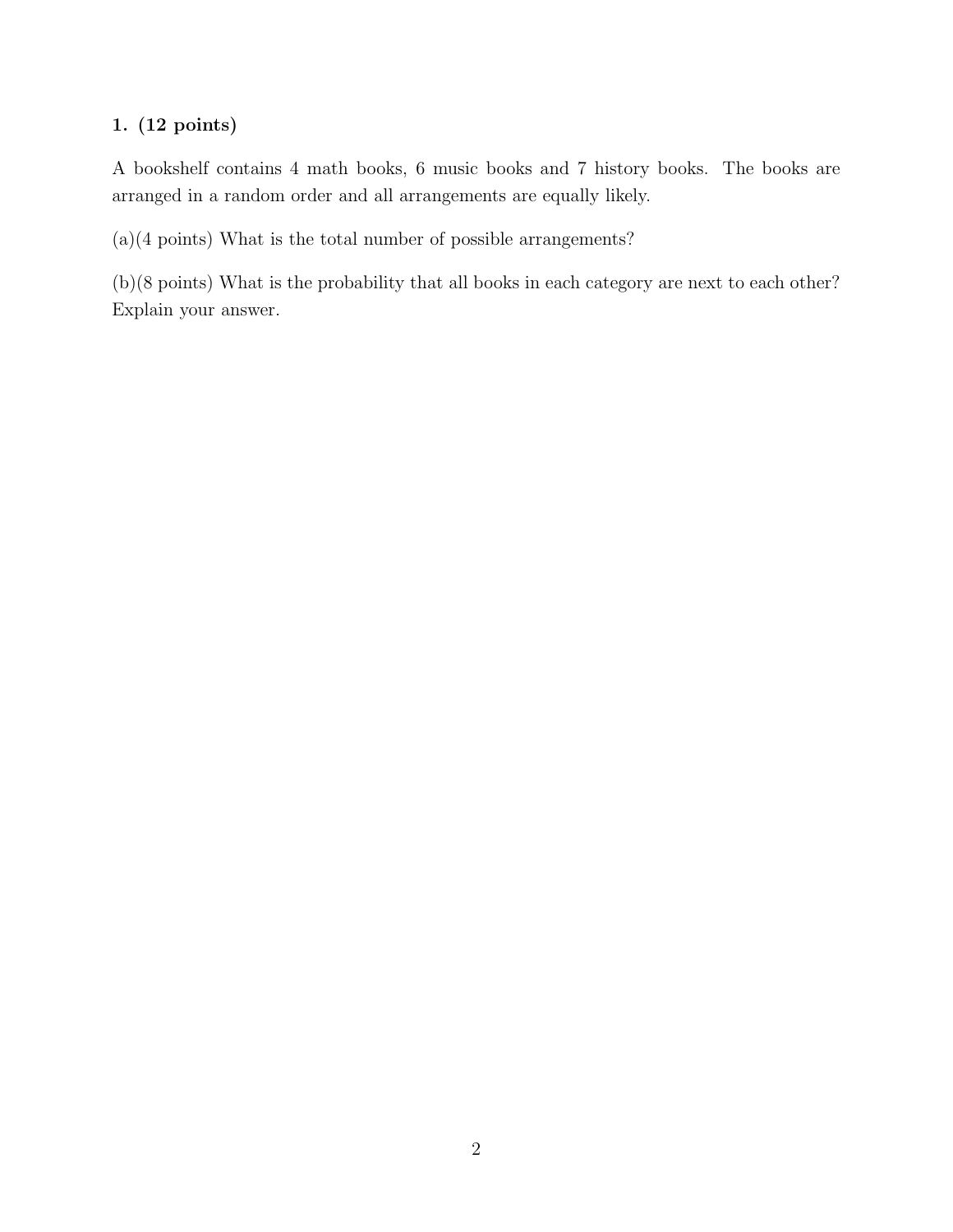2. (11 points) A farmer is plowing a square field of side length 2 miles when he suddenly realizes he has only enough gas left to drive 1 mile. The farmer has extra gas in each corner of the field. Assuming that the current location of the farmer is uniformly distributed in the field, what is the probability that he has enough gas left to reach a corner?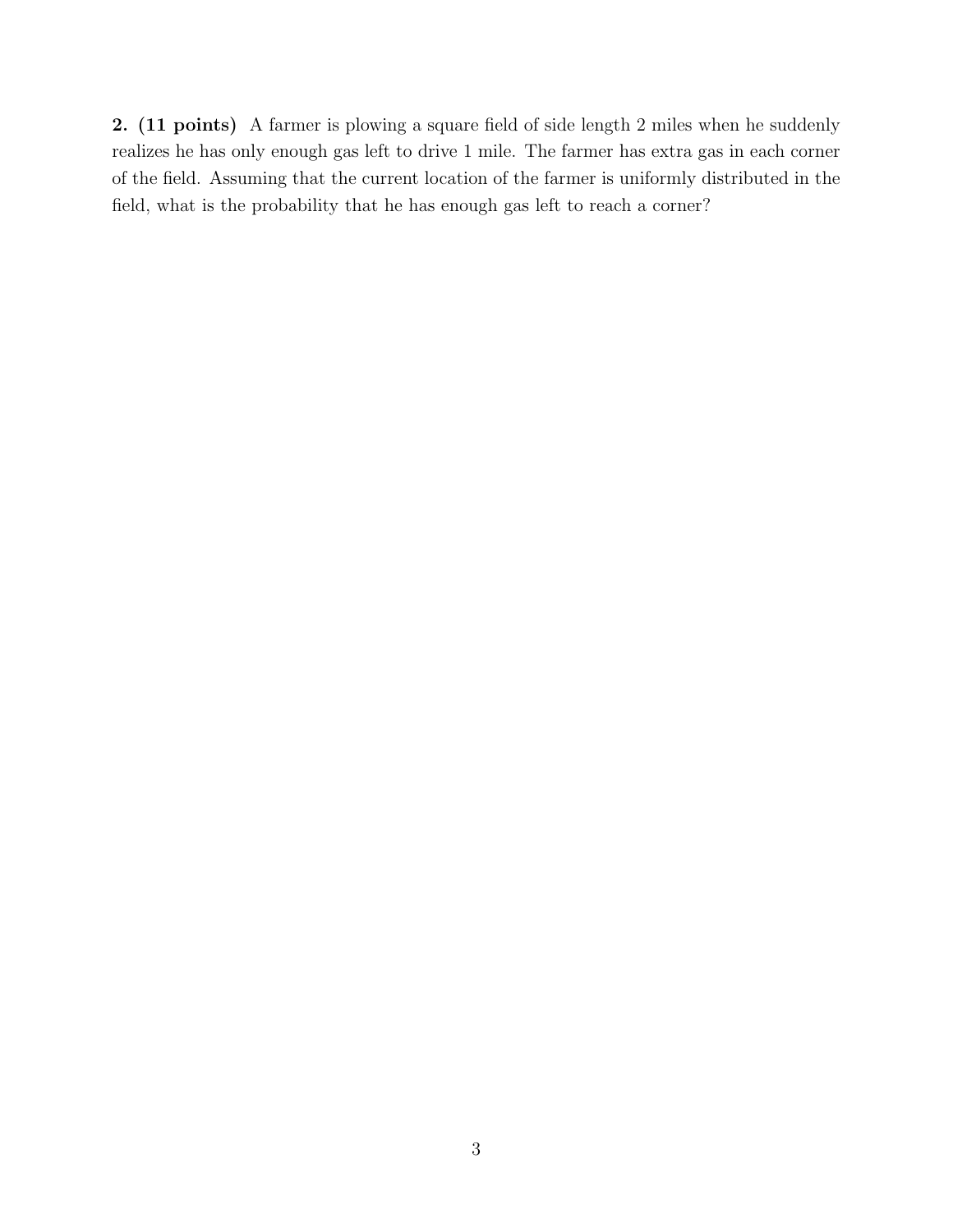3. (11 points) Assume the events A and B are independent. Prove that  $A<sup>c</sup>$  and B are independent.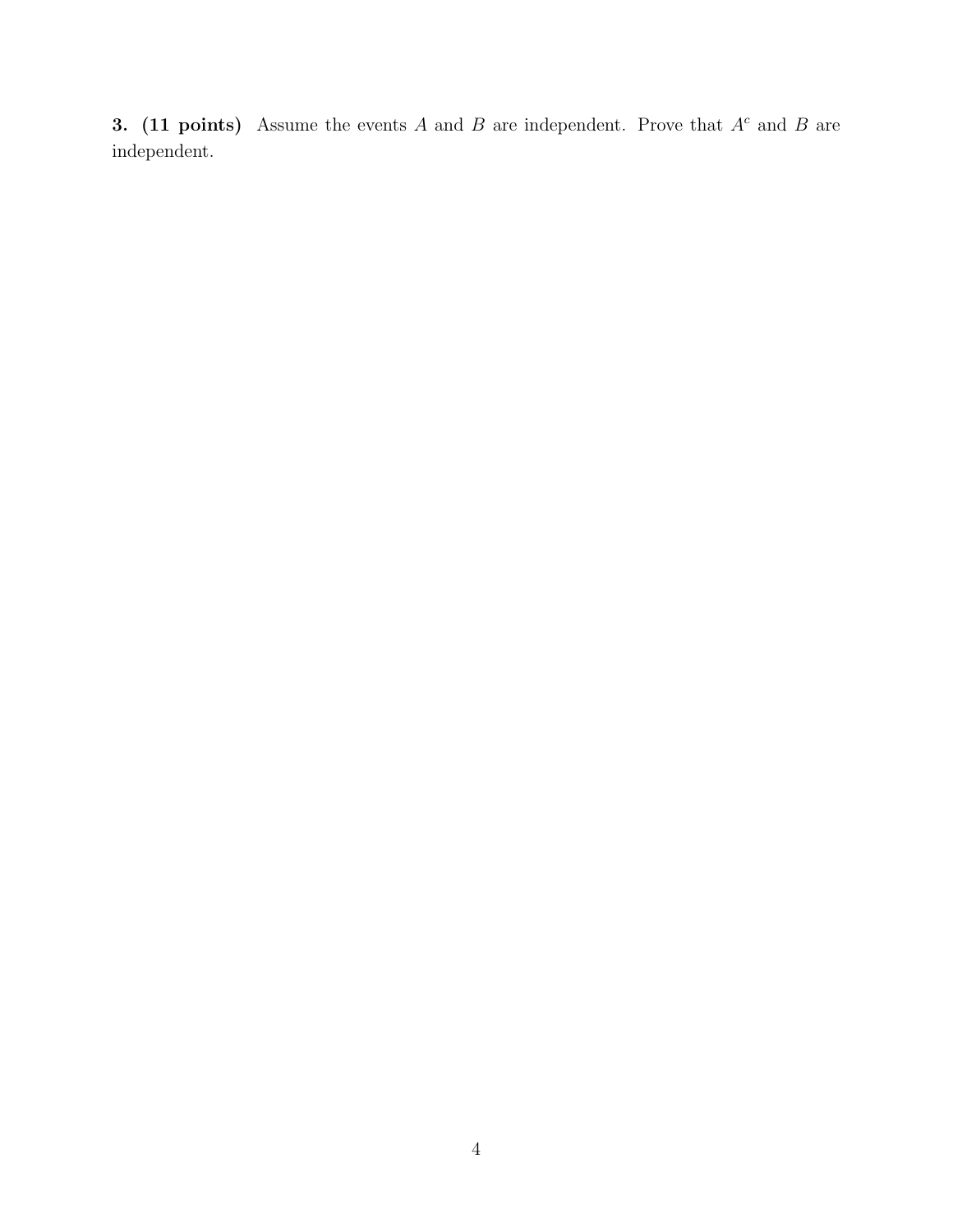4. (11 points) Let  $X$  be a random variable with probability mass function

$$
p_X(k) = \begin{cases} \frac{1}{9} & \text{if } k = -4, -3, -2, -1, 0, 1, 2, 3, 4 \\ 0 & \text{otherwise} \end{cases}.
$$

Find the probability mass function of the random variable  $Y = X^2$ .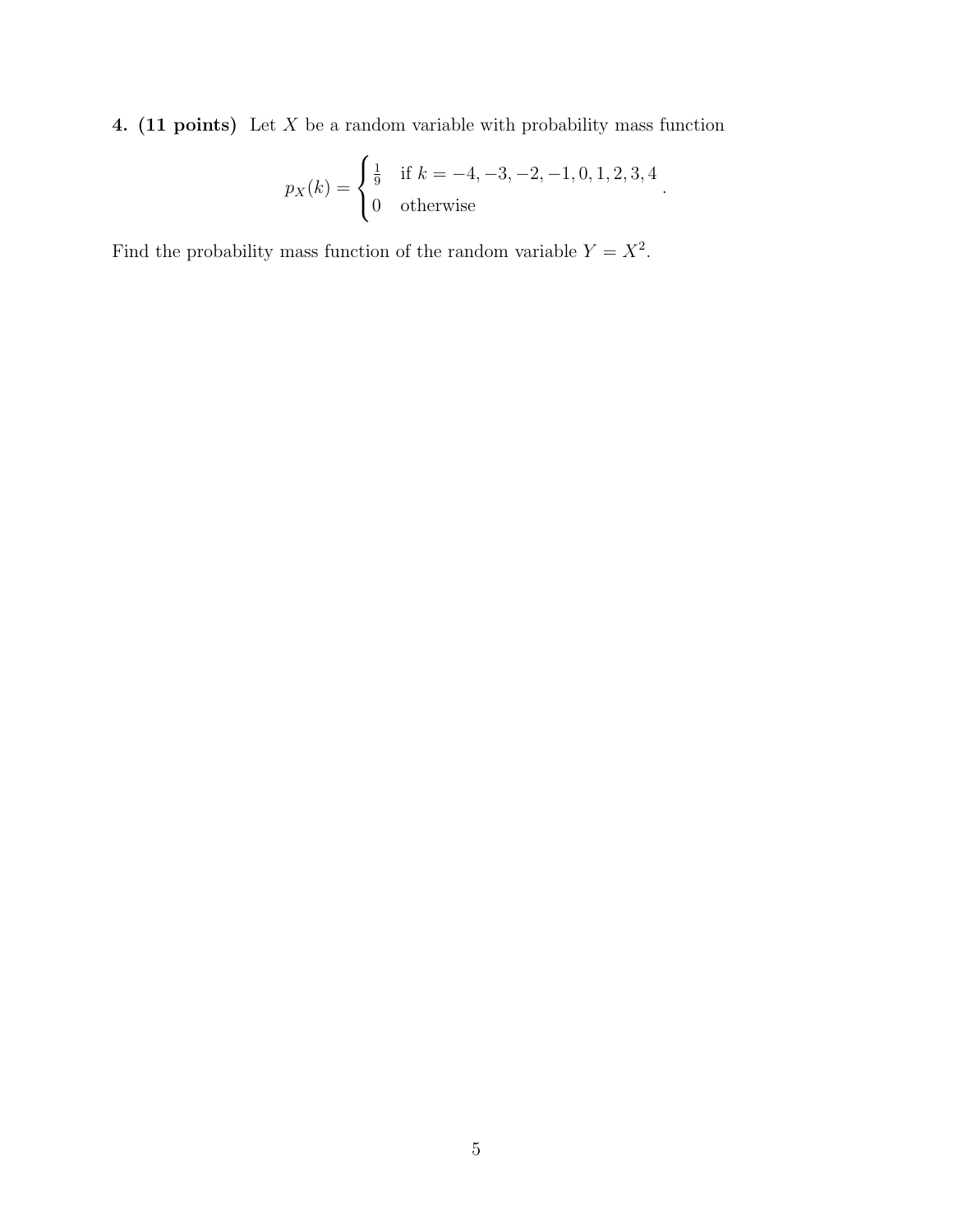5. (11 points) You have 3 identical-looking urns. Urn 1 contains 3 red balls. Urn 2 contains 3 green balls. Urn 3 contains 3 blue balls. Pick an urn uniformly at random and add a green ball to it. Then draw a ball from that same urn. If you draw a green ball, what is the probability the other balls in the urn are green?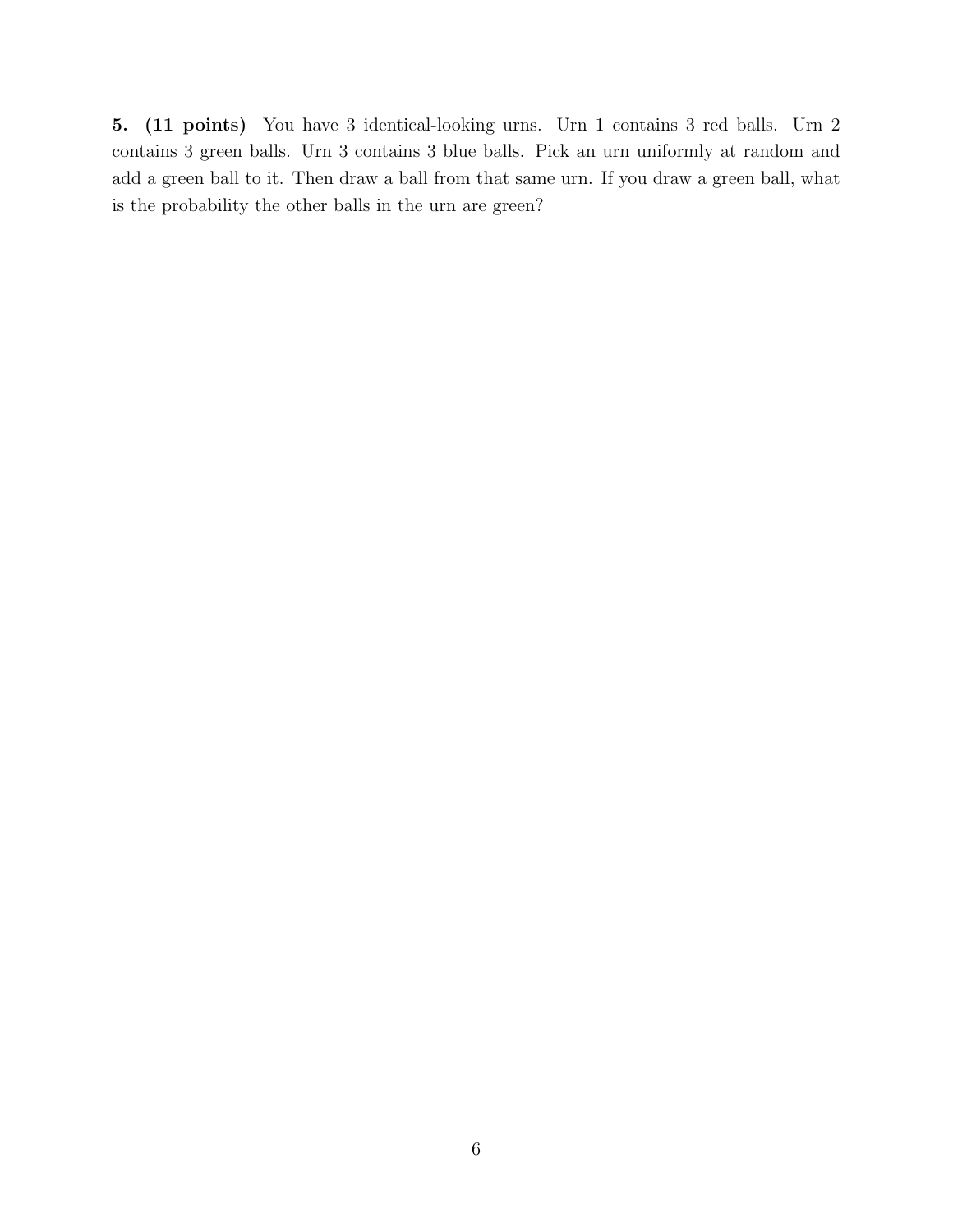6. (11 points) There are 10 balls in the basket: 5 of them are blue, 3 are red and 2 are green. 5 balls are drawn at random without replacement. What is the probability that of those five drawn there are two blue, two red and one green?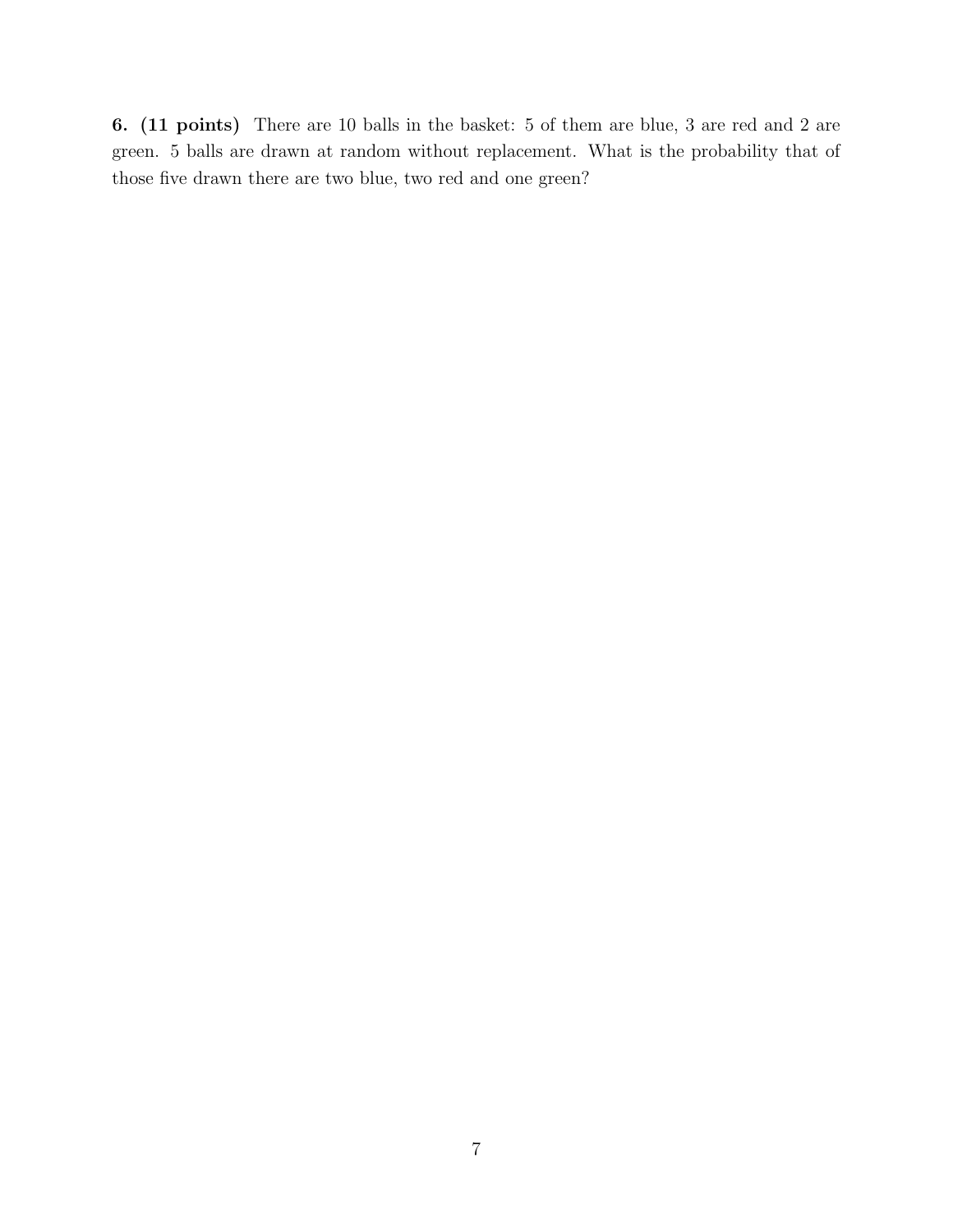## 7. (11 points)

Let X and Y be independent random variables such that  $X \sim Geom(1/3)$  and Y ∼ Geom(1/4). Define the random variable Z to be the minimum of X and Y, that is  $Z =$  $min{X, Y}$ . What is the probability that Z is larger then 4?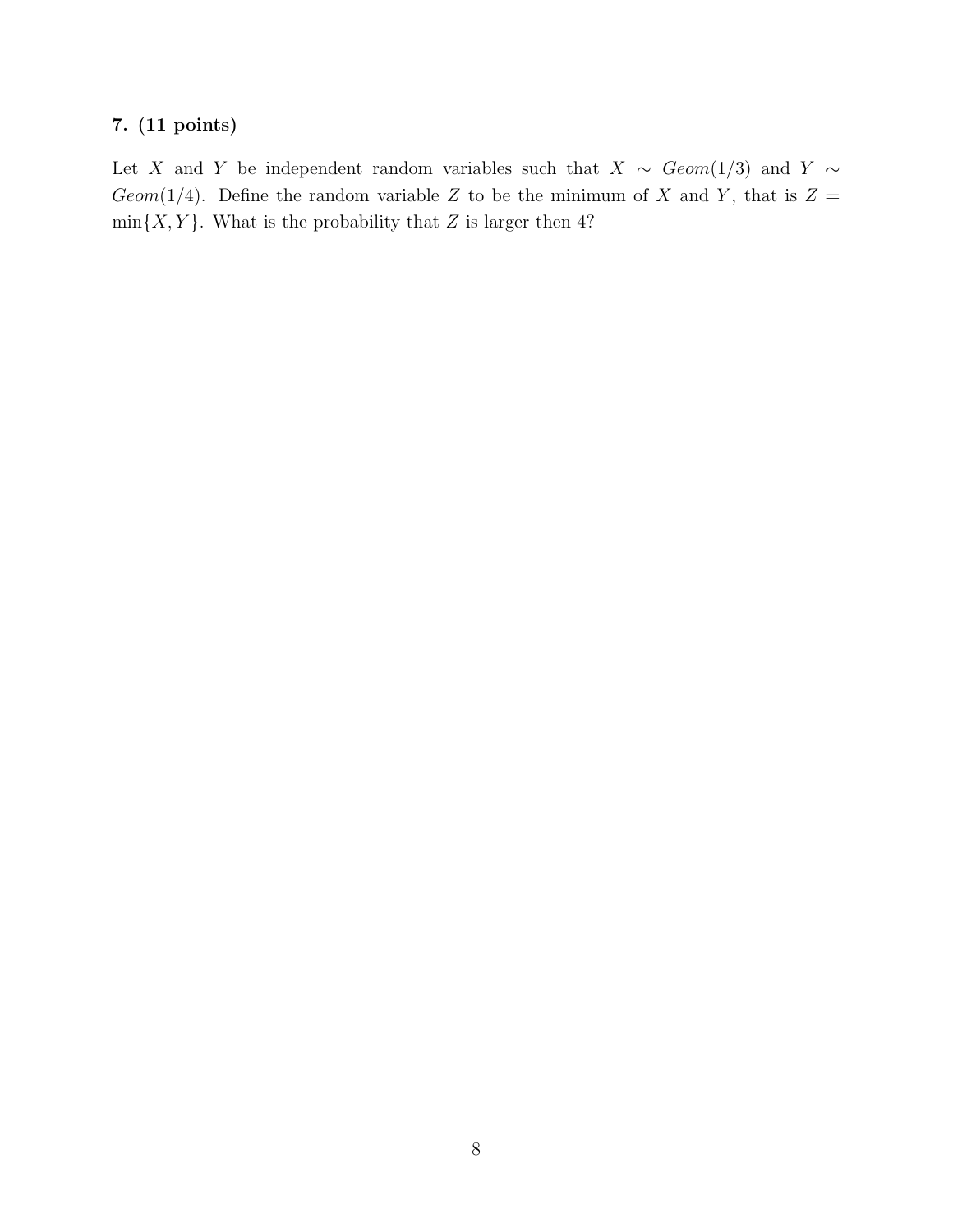8. (11 points) Which one of the following functions cannot be a cumulative distribution function? Explain your answer.

(a) 
$$
F(x) = \begin{cases} 1 - e^{-3x}, & \text{if } x \ge 0, \\ 0, & \text{if } x < 0. \end{cases}
$$
  
\n(b)  $F(x) = \begin{cases} 0, & \text{if } x < 0, \\ \frac{10x - x^2}{25}, & \text{if } 0 \le x < 10, \\ 1, & \text{if } x \ge 10. \end{cases}$   
\n(c)  $F(x) = \begin{cases} 0, & \text{if } x < 0, \\ \frac{1}{3}, & \text{if } 0 \le x < 2, \\ \frac{1}{2}, & \text{if } 2 \le x < 4, \\ 1, & \text{if } x \ge 4. \end{cases}$